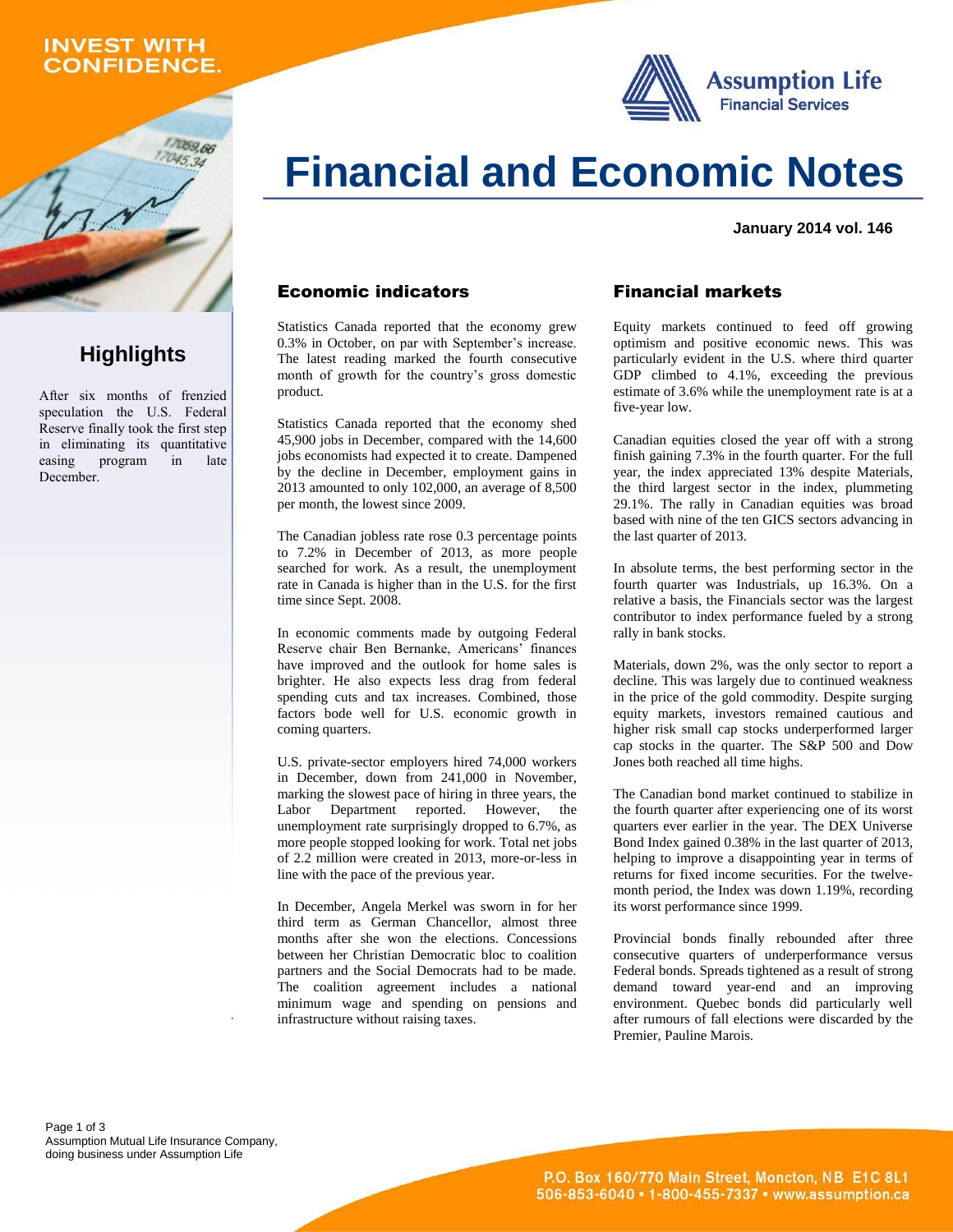### **INVEST WITH ONFIDENCE.**





# **Financial and Economic Notes**

## Assumption Life Investment Funds Applicable for Registered Pension Plan clients only

#### Gross returns as of December 31, 2013

| <b>FUNDS</b>                               | 1 MTH            | <b>YTD</b>    | 1 year        | 2 years       | 3 years          | 4 years       | 5 years       |
|--------------------------------------------|------------------|---------------|---------------|---------------|------------------|---------------|---------------|
|                                            | $\frac{0}{0}$    | $\frac{0}{0}$ | $\frac{0}{0}$ | $\frac{0}{0}$ | $\frac{0}{0}$    | $\frac{0}{0}$ | $\frac{0}{0}$ |
| <b>ASSUMPTION/LOUISBOURG FUNDS</b>         |                  |               |               |               |                  |               |               |
| <b>Balanced Fund - RPP</b>                 | 1.5              | 15.5          | 15.5          | 10.4          | 7.0              | 7.3           | 8.5           |
| Multi-Index                                | 1.2              | 12.4          | 12.4          | 9.9           | 6.4              | 7.4           | 9.2           |
| <b>Canadian Dividend Fund</b>              | 1.8              | 20.5          | 20.5          | 16.3          | 9.9              | 12.2          | 16.2          |
| S&P / TSX Index                            | 2.0              | 13.0          | 13.0          | 10.1          | 3.4              | 6.8           | 11.9          |
| <b>U.S. Equity Fund (\$CAN)</b>            | 4.4              | 51.4          | 51.4          | 22.3          | 18.0             | 14.5          | 14.1          |
| S&P 500 Index (\$ CAN)                     | 2.9              | 41.3          | 41.3          | 26.7          | 18.8             | 16.3          | 14.8          |
| <b>Money Market Fund</b>                   | 0.1              | 0.7           | 0.7           | 0.8           | 0.8              | 0.8           | 0.9           |
| SCM 91 Day T-Bills                         | $\overline{0.1}$ | 1.0           | 1.0           | 1.0           | 1.0              | 0.9           | 0.8           |
| <b>Canadian Equity Fund</b>                | 2.5              | 15.5          | 15.5          | 11.6          | 3.3              | 5.5           | 10.6          |
| S&P / TSX Index                            | 2.0              | 13.0          | 13.0          | 10.1          | 3.4              | 6.8           | 11.9          |
| <b>Fixed Income Fund</b>                   | $-0.3$           | $-0.4$        | $-0.4$        | 1.8           | 4.3              | 5.0           | 5.8           |
| <b>SCM Universe Bond Index</b>             | $-0.4$           | $-1.2$        | $-1.2$        | 1.2           | 3.9              | 4.6           | 4.8           |
| <b>Growth Portfolio</b>                    | 1.7              | 27.4          | 27.4          | 17.2          | n/a              | n/a           | n/a           |
| Multi-Index                                | 2.1              | 21.1          | 21.1          | 15.3          | n/a              | n/a           | n/a           |
| <b>Balanced Growth Portfolio</b>           | 1.3              | 22.1          | 22.1          | 14.3          | n/a              | n/a           | n/a           |
| Multi-Index                                | 1.5              | 15.6          | 15.6          | 11.9          | n/a              | n/a           | n/a           |
| <b>Balanced Portfolio</b>                  | 0.9              | 14.8          | 14.8          | 10.7          | n/a              | n/a           | n/a           |
| Multi-Index                                | 0.9              | 9.8           | 9.8           | 8.2           | n/a              | n/a           | n/a           |
| <b>Conservative Portfolio</b>              | 0.2              | 7.5           | 7.5           | 6.6           | n/a              | n/a           | n/a           |
| Multi-Index                                | 0.2              | 4.2           | 4.2           | 4.6           | n/a              | n/a           | n/a           |
| <b>Small Cap. Canadian Equity Fund</b>     | 2.7              | 23.9          | 23.9          | 11.6          | 4.3              | 12.2          | 21.6          |
| <b>BMO NB Small Cap Weighted Index</b>     | 2.7              | 7.6           | 7.6           | 2.6           | $-4.3$           | 5.3           | 17.8          |
| <b>TSX Momentum</b>                        | 0.8              | 27.7          | 27.7          | 13.6          | 2.3              | 8.3           | 12.3          |
| S&P / TSX Index                            | 2.0              | 13.0          | 13.0          | 10.1          | 3.4              | 6.8           | 11.9          |
| <b>FIDELITY FUNDS</b>                      |                  |               |               |               |                  |               |               |
| <b>Canadian Opportunities Fund</b>         | 3.5              | 18.8          | 18.8          | 15.5          | 7.1              | 11.9          | 20.9          |
| S&P / TSX Small and Mid Cap Combined Index | 2.5              | 12.2          | 12.2          | 8.4           | 2.7              | 9.0           | 15.8          |
| <b>True North Fund</b>                     | 1.9              | 25.2          | 25.2          | 17.8          | 9.2              | 10.7          | 14.9          |
| S&P / TSX Index                            | 2.0              | 13.0          | 13.0          | 10.1          | $\overline{3.4}$ | 6.8           | 11.9          |
| <b>Overseas Fund</b>                       | 2.7              | 25.4          | 25.4          | 21.3          | 8.9              | 8.4           | 10.5          |
| <b>MSCI EAFE Index</b>                     | 1.9              | 31.0          | 31.0          | 22.7          | 10.6             | 8.5           | 9.4           |
| <b>Europe Fund</b>                         | 3.6              | 34.5          | 34.5          | 31.2          | 14.9             | 13.4          | 13.3          |
| <b>MSCI</b> Europe Index                   | 2.6              | 33.6          | 33.6          | 24.8          | 12.4             | 8.7           | 10.0          |
| <b>American Disciplined Equity Fund</b>    | 3.3              | 42.8          | 42.8          | 27.0          | 16.5             | 15.2          | 14.5          |
| S&P 500 Index (\$CAN)                      | 2.9              | 41.3          | 41.3          | 26.7          | 18.8             | 16.3          | 14.8          |
| <b>NorthStar Fund</b>                      | 2.0              | 49.6          | 49.6          | 28.6          | 15.5             | 15.1          | 17.4          |
| <b>MSCI</b> World Index                    | 2.5              | 35.2          | 35.2          | 23.8          | 14.0             | 12.0          | 11.9          |
| <b>Monthly Income Fund</b>                 | 0.7              | 14.2          | 14.2          | 11.8          | 10.6             | 11.5          | 15.2          |
| Multi-Index                                | 1.2              | 12.4          | 12.4          | 9.9           | 6.4              | 7.4           | 9.2           |
| <b>Canadian Asset Allocation Fund</b>      | 1.2              | 12.6          | 12.6          | 8.7           | 4.6              | 6.5           | 10.4          |
| Multi-Index                                | 1.2              | 12.4          | 12.4          | 9.9           | 6.4              | 7.4           | 9.2           |
| <b>Far East Fund</b>                       | $-0.2$           | 14.5          | 14.5          | 18.5          | n/a              | n/a           | n/a           |
| MSCI AC FE ex Jap (G)                      | $-1.1$           | 11.0          | 11.0          | 15.3          | n/a              | n/a           | n/a           |